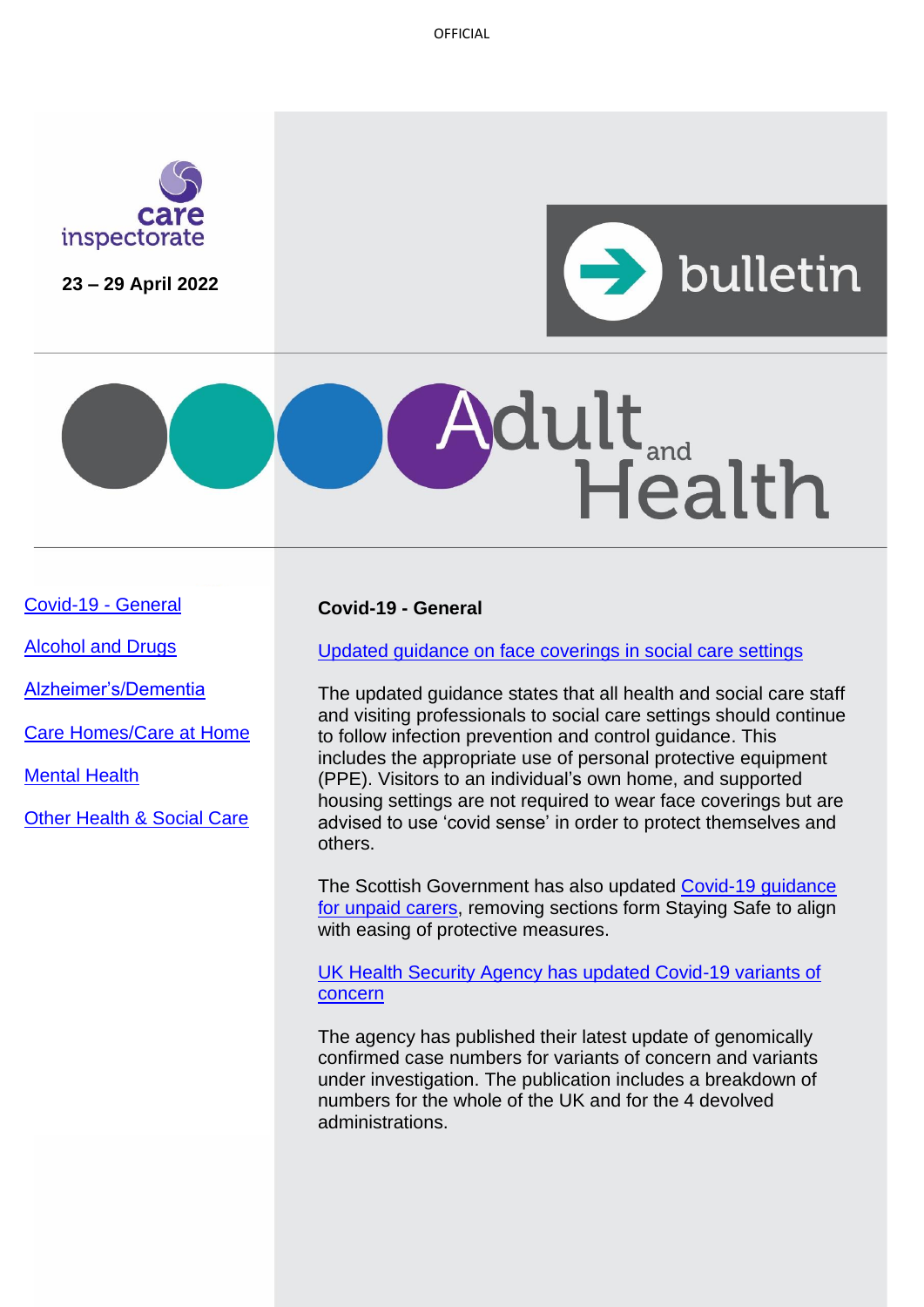

# [Scottish Government announce end of the highest risk list](https://www.gov.scot/news/end-of-the-highest-risk-list/)

The Government has announced the Highest Risk List, previously known as the Shielding List, will formally end on Tuesday 31 May. The decision comes after a [review of clinical evidence](https://www.gov.scot/publications/review-evidence-scottish-government-advice-people-scotlands-highest-risk-list/) showing that for the majority of those on the list the risk of hospitalisation or death from Covid-19 has been significantly reduced and is no greater than that of the general public.

# [Stay at home message to replace self-isolation](https://www.gov.scot/news/new-stay-at-home-guidance-published/)

The Scottish Government has confirmed that from Sunday 1 May public health advice will change to a stay at home message, which replaces self-isolation for people who have symptoms or have tested positive for Covid-19. People who have symptoms of Covid-19 and who have a fever or are too unwell to carry out normal activities will be asked to 'stay at home' while they are unwell or have a fever. They will no longer be advised to take a PCR test. [Guidance explaining the changes](https://www.gov.scot/publications/coronavirus-covid-19-getting-tested/) has also been published.

# [Findings on the impact of the Distance Aware initiative published](https://www.gov.scot/publications/distance-aware-scheme-survey-march-2022/pages/3/)

The Scottish Government has published its findings from an online survey conducted to evaluate the uptake, perceived benefits, and impact of the Distance Aware initiative amongst people on the Highest Risk List. The findings show that 87% of respondents were aware of the scheme, with 84% reporting that they were informed about the scheme through letters received from the Chief Medical Officer. Only 28% of survey respondents said that they decided to get a Distance Aware badge or lanyard, with the top reasons for deciding not to being that they didn't think a badge or lanyard would change people's behaviour.

# <span id="page-1-0"></span>**Alcohol and Drugs**

# [Call for views on recommendations by Scottish Drug Deaths Taskforce](https://www.basw.co.uk/media/news/2022/apr/scottish-drug-deaths-taskforce-recommendations-share-your-views)

The Scottish Association of Social Workers (SASW) have invited their members to share their views on the progress made to implement the recommendations set out by the Scottish Drug Deaths Taskforce. SASW will respond to the consultation as a professional association and have asked members to complete their survey by Tuesday 3 May, in order to help shape SASW's consultation response.

# <span id="page-1-1"></span>**Alzheimer's/Dementia**

#### [Updated Covid-19 guidance on living with dementia in care homes](https://www.gov.scot/publications/coronavirus-covid-19-living-with-dementia-in-care-homes/)

The updated guidance notes that a number of measures, including self-isolation in care homes, continue to be in place to minimise the risk of the spread of Covid-19 to people who remain at higher risk of poor outcomes. The guidance has been developed for care home staff to support residents who are isolated in their rooms as per Public Health Scotland guidance, noting that people who are living with dementia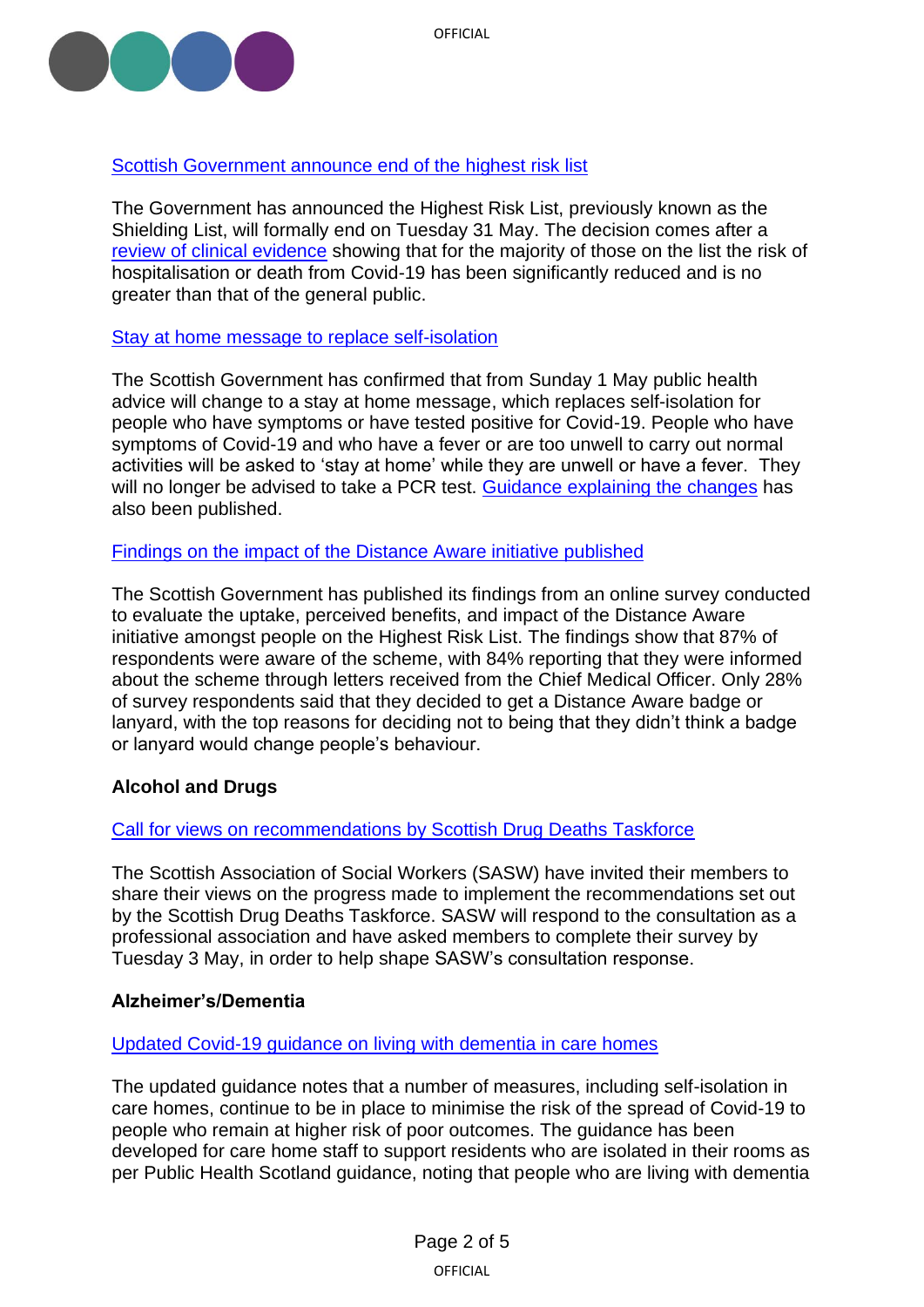

may find it difficult to understand why they should remain in their room. It outlines the scenarios when self-isolation is necessary in care homes and provides guidance on supporting someone safely during this time.

#### [New dementia resources for the deaf community](https://www.dementia.stir.ac.uk/newsblog/dementia-and-deafness)

The Dementia Services Development Centre (DSDC) have highlighted the work of the British Deaf Association (BDA) in developing a deaf dementia toolkit to support people on their deaf dementia journey. The BDA have also developed 9 new British Sign Language (BSL) videos that focus on making environments dementia friendly. The videos are split into different areas around the home/ care home and include an introduction to dementia design.

#### [New tool for designing for dementia and ageing](https://www.dementia.stir.ac.uk/newsblog/environments-for-ageing-and-dementia)

The Dementia Services Development Centre (DSDC) have announced that their new Environments for Ageing and Dementia Assessment Tool will replace the DSDC's current tool for designing for dementia and ageing. The new tool reflects the advances in understanding of dementia design. Details for the launch of the new tool will be announced soon.

#### [Funding awarded to support dementia-friendly communities](https://www.ageuk.org.uk/scotland/latest-news/2022/april/grant-recipients-announced-for-strand-of-empowering-dementia-friendly-communities-fund/)

Age Scotland has highlighted the 5 projects that were successful in their application for funding from the Empowering Dementia Friendly Communities fund. The fund, a partnership between the Scottish Government and Age Scotland's About Dementia project, will support the development of meeting centres and dementia friendly communities across the country between 2022 and 2023.

# <span id="page-2-0"></span>**Care Homes/Care at Home**

# High Court rules [against UK Government in Covid discharge case \(England\)](https://www.judiciary.uk/judgments/gardner-harris-v-secretary-of-state-for-health-and-social-care/)

UK Government policies relating to the discharge of patients from hospitals to care homes in England at the start of the Covid pandemic were unlawful as they "failed to take into account the risk to elderly and vulnerable residents from non-symptomatic transmission", the High Court has ruled. According to the judges, "it was irrational…not to have advised until mid-April 2020 that where an asymptomatic patient (other than one who had tested negative for COVID19) was admitted to a care home, he or she should, so far as practicable, be kept apart from other residents for 14 days". The court dismissed the other aspects of the case brought by the Claimants, including claims under Articles 2 and 8 of the European Convention on Human Rights, and a claim against NHS England.

# <span id="page-2-1"></span>**Mental Health**

# [New report calls for urgent action on the care of prisoners with mental ill health](https://www.mwcscot.org.uk/news/mental-health-services-scotlands-prisons-urgent-action-needed)

Following visits to all 15 of Scotland's prisons. the Mental Welfare Commission has called for urgent action on the care and treatment of prisoners with mental ill health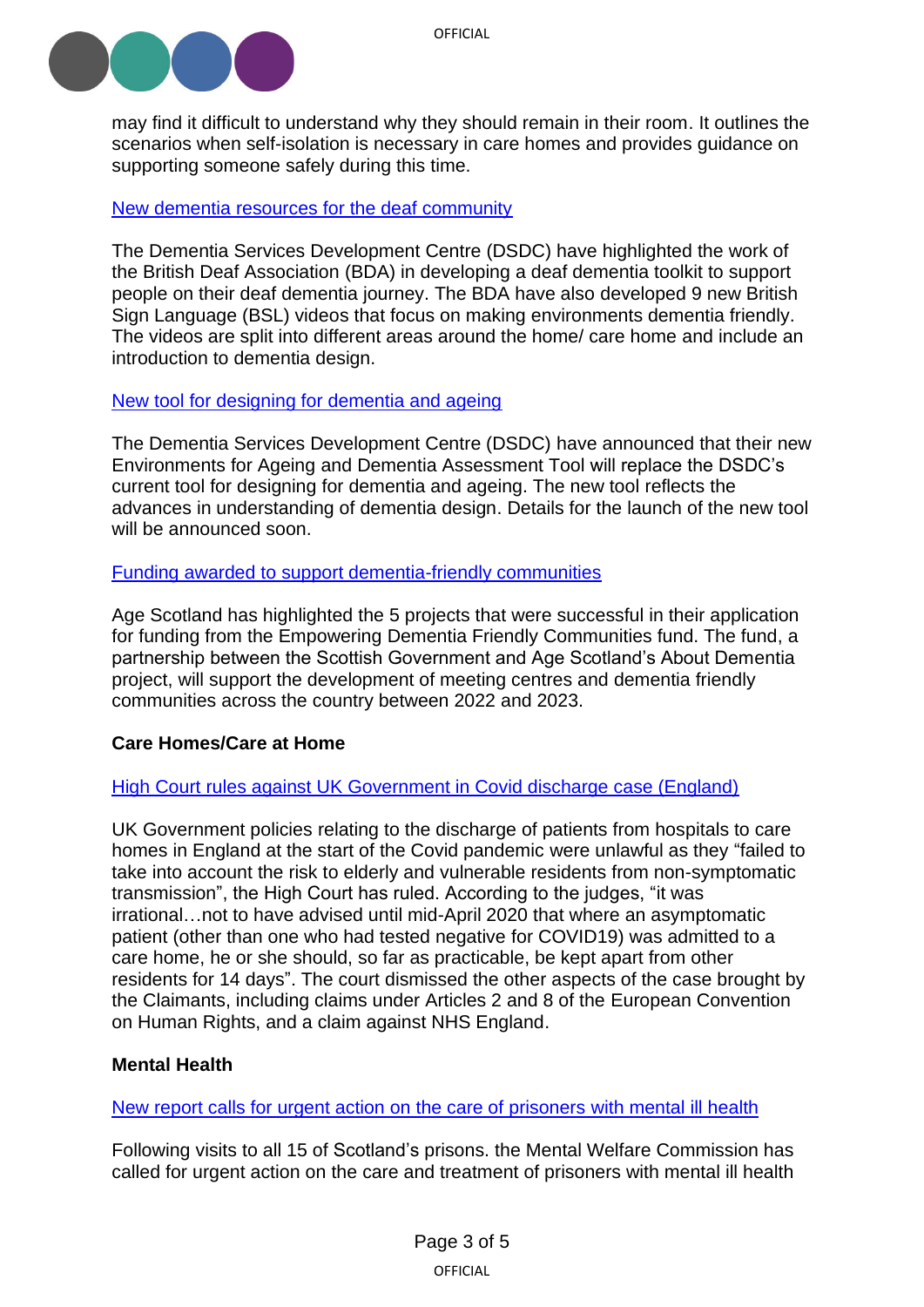

in Scotland's prisons. The Commission notes its concern about the use of segregation for prisoners with mental health and reports that 10 of the prisoners they visited were segregated. It also noted that staff working in those units reported that they felt 'ill-equipped to manage severely mentally unwell prisoners'. The report makes a number of recommendations including that Scottish Prison Service (SPS) and the NHS should undertake a training needs analysis and training implementation plan to support staff.

[Deadline extended for consultation on mental health and wellbeing plan \(England\)](https://www.gov.uk/government/consultations/mental-health-and-wellbeing-plan-discussion-paper-and-call-for-evidence#full-publication-update-history)

The Department of Health and Social Care has extended the deadline for its consultation of a new 10-year mental health and wellbeing plan. The call for evidence will close on 7 July 2022.

# <span id="page-3-0"></span>**Other Health and Social Care**

[Morning programme announced for celebrating nursing in social care event](https://scottishcare.org/celebrating-nursing-in-social-care-virtual-event-12-may/)

Scottish Care have published their morning programme for their virtual event Celebrating Nursing in Social Care. The event will take place on 12 May 2022 to celebrate International Nurses Day and will be hosted by Dr Jane Douglas.

#### [The role of Police Scotland added to online learning hub](https://publichealthscotland.scot/news/2022/april/working-with-the-police-to-improve-public-health-expansion-of-digital-learning-hub/)

The Public Health Scotland (PHS) online learning hub now includes a section on the role of Police Scotland in delivering public health services. PHS said that the new section aims to showcase the important role the police have in helping to improve health and will strengthen learning about factors that affect health.

#### **Disclaimer**

This weekly bulletin is produced as an update on the key issues concerning adults and health.

Each item in the bulletin has a hyperlinked headline that will take the reader to the original source.

We collate items from our parliamentary and Scottish Government monitoring covering health and social care news from throughout the UK, and current research and policy development. We use a variety of sources for the bulletin, including alerts from [Newsdirect,](https://news.direct/) [Community Care,](http://www.communitycare.co.uk/Home/) [Children & Young People Now](https://www.cypnow.co.uk/) and [ISD](http://www.media.scot.nhs.uk/)  [Scotland.](http://www.media.scot.nhs.uk/)

We aim to be representative rather than comprehensive, so we try to cover only the main Scottish stories, along with some stories from the rest of the UK. The purpose of the bulletin is to alert readers to items of interest. It should be noted that these items are the works of others and are neither authorised nor endorsed by the Care Inspectorate, with the exception of publications which are identified as Care Inspectorate publications.